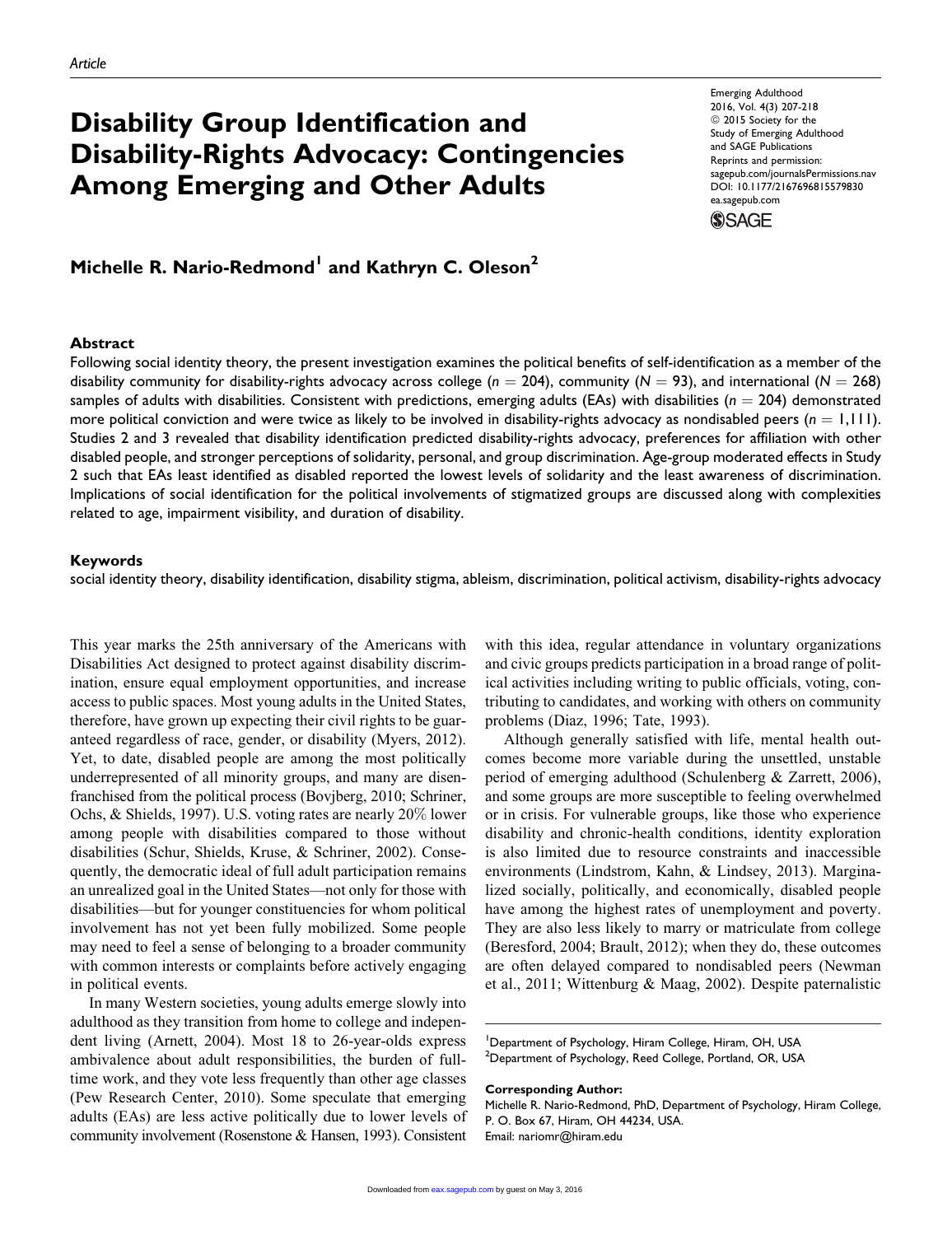treatment and fewer role transitions, EAs with disabilities perceive themselves to be no younger than those without disabilities (Galambos, Darrah, & Magill-Evans, 2007). Still, disabled young adults face unique challenges during the transition to adulthood as they navigate new roles and negotiate their own accommodations at school, work, and in community—often without any training in self-advocacy (Stewart et al., 2010).

Developing a positive identity can be complicated for those who experience disability. In the psychological literature, disability is widely pathologized as abnormal and tragic, an inherently negative group membership stereotypically associated with dependence, incompetence, unemployability, and social isolation (Nario-Redmond, 2010; Stern, Mullennix, Fortier, & Steinhauser, 2010). These disability stereotypes emphasize some of the very markers of adulthood (MOA) young people struggle to attain in general, that is, a sense of independence, self-competency, employment, and community engagement (Arnett, 2004). Yet, the achievement of adulthood markers (e.g., parenthood) has less to do with disability per se and more to do with the lack of accommodations that restrict participation in adult activities (Van Naarden, Yeargin-Allsopp, & Lollar, 2006).

## Political Participation and Disability

There is limited scholarship on the factors that contribute to the political citizenship of disabled people and the extent to which these depend on generational differences. In one nationally representative sample of adults with disabilities, Schur, Shields, and Schriner (2005) found that seniors (aged  $65+)$  were less likely to have participated in political activities than either younger (aged 18–39) or middle-aged groups (aged 40–64). These results run counter to most research showing older adults are among the most politically active and civic-minded generations (Putnam, 2005). Interestingly, this study also found that young adults with disabilities (aged 18–39) were engaged in more political activities than their same-age peers without disabilities.

The present investigation examines how young and other adults with disabilities confront stigma and discrimination that can affect both identity and political involvement. We review research from the perspective of social identity theory (SIT), which emphasizes how self-definitions that incorporate group memberships have positive implications for self-worth, political, and collective action. We then report three studies that investigate the relationship between disability as a group identity and participation in disability-rights advocacy, considering visible as well as less apparent impairments (e.g., cognitive and psychiatric). The first study examines these relationships as a function of emerging adulthood markers using the 2004 multi-institution data set. The second and third studies present data collected in 2004–2005 that generalize the relationship between disability identity, disability-rights advocacy, and other politically relevant variables to community and international samples.

## Coping With Disability Stigma

According to SIT, individuals are motivated to feel good about themselves and use various strategies to maintain positive selfregard (Tajfel & Turner, 1986). Positive identity derives not only from personal attributes but also from group memberships or social identities (e.g., college major and nationality) by distinguishing how one's in-groups compare positively to out-groups. However, for members of stigmatized groups (e.g., disabled and sexual minorities), positive identity development is difficult because stigma can threaten well-being (Chalk, 2016; Major & O'Brien, 2005).

Social scientists have traditionally assumed that individuals avoid identifying with stigmatized groups whenever possible to pass for ''normal'' or part of the dominant group (Charmaz, 1995). The use of such ''individualistic'' coping strategies whereby people distance themselves from low-status groups is a way of protecting identity (Branscombe & Ellemers, 1998). For disabled people, such strategies include denial of one's disability status, concealment or passing as nondisabled, downplaying the importance of disability, and overcoming limitations to meet normative standards of achievement (Olney & Brockelman, 2003). These individualistic coping strategies are not always available however to those with more visible disabilities, and not all disabled people choose to renounce their disability status even when impairments are less apparent (Li & Moore, 1998).

Rather than eschewing socially devalued groups, individuals sometimes choose to embrace these memberships as an alternate route to maintaining positive identity (Branscombe & Ellemers, 1998). ''Collective'' approaches to stigma management focus on enhancing the status of the entire group and not only of the individual. These strategies include reappraising negative traits as positive signifiers (e.g., Black pride) and advocating for the improved status of the group through educational campaigns, legislative reforms, and political protests (Tajfel & Turner, 1986). Like other minority groups, disabled people have forged an affirmative sense of identity as part of a larger collective, reclaiming disability as a valued cultural heritage (Kaplan & Liu, 2000). Historically, the disabilityrights movement has encouraged disability identification and collective action for social change (Little, 2010), but psychological theorists have been slow to recognize disability as a socially determined construct, independent of specific impairments (see Nario-Redmond, 2010). Research has consistently found that strategic responses to stigma critically depend on how one's disadvantaged status is appraised and whether one identifies positively as a group member (Lindly, Nario-Redmond, & Noel, 2014; Outten, Schmitt, Garcia, & Branscombe, 2009). To illustrate, Nario-Redmond, Noel, and Fern (2013) found that those most strongly identified with disability as a social group were least likely to conceal, minimize, or overcome their disability status; and the more individuals identified with disability, the more they valued the disability experience, expressed pride in disability culture, and endorsed social change.

Furthermore, and consistent with SIT, there are clear protective benefits associated with collective stigma-management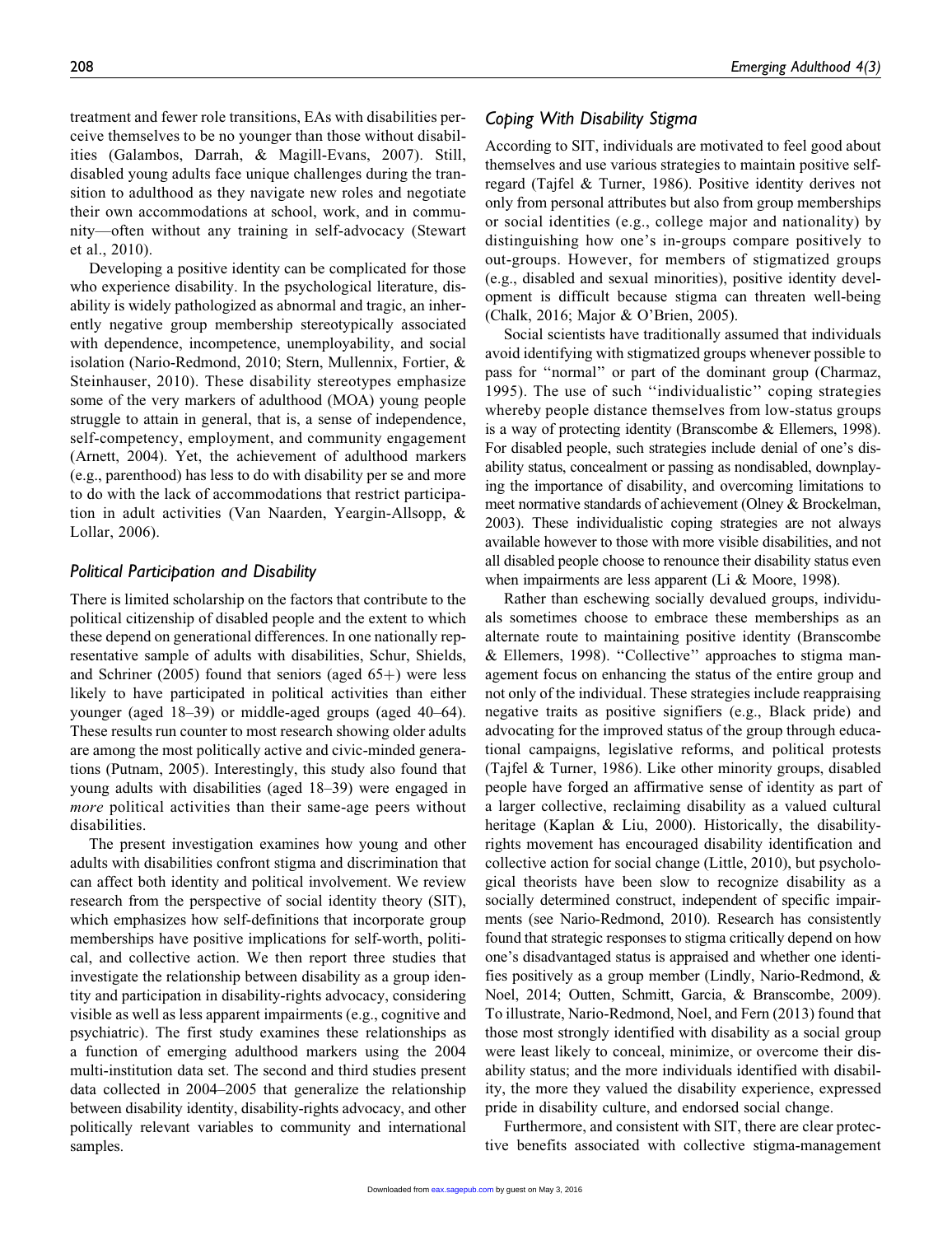strategies. While the negative psychological consequences of real and perceived discrimination are well documented across low status/minority groups, people report enhanced well-being from identifying with these groups be they stigmatized by race (Mossakowski, 2003), sexual orientation (Luhtanen, 2003), old age (Garstka, Schmitt, Branscombe, & Hummert, 2004), mental illness (Corrigan & Watson, 2002), or disability (Fernandez, Branscombe, Gómez, & Morales, 2012).

In summary, identification with disability as a group membership is associated with support for social activism and well-being. However, research has not yet tested the political implications of being supportive of collective action for participants' actual involvement in disability-rights advocacy. The goal of collective action is to change status relations and improve outcomes for the entire group (Shapiro, 1994). Before people take collective action, however, they may first need to feel a sense of group belonging. Identifying as a member of the disability community is considered a critical precursor to collective action on behalf of the group (Barnartt, Schriner, & Scotch, 2001). Reciprocally, involvement in political affiliations with fellow in-group members should increase the available means of establishing a positive social identity, providing a supportive context and opportunities for subsequent collective actions (Bat-Chava, 1994).

The very enactment of social change strategies on behalf of the group encourages members to reappraise their experiences of exclusion and marginalization as due to prejudice rather than personal weakness, and this attributional practice can also protect self-esteem (Major, Quinton, & McCoy, 2002). For example, if denied employment or admission to college, those who identify as a member of the disability community should be more likely to attribute this outcome to discrimination and less likely to internalize stigma and blame themselves. Research confirms that those who strongly identify as group members are more likely to perceive discrimination (Branscombe & Ellemers, 1998) and to view their lower status as illegitimate and amenable to change through group advocacy (Tajfel & Turner, 1986).

The present investigation tests these relationships in three separate samples. Study 1 presents the initial test of the relationship between disability identification, political convictions, and current involvement in disability-rights advocacy among EAs (aged 18–29). Based on previous research, we predict that EAs with disabilities will express stronger political convictions and be more likely to participate in disability-advocacy groups than their nondisabled peers. We also predict that political convictions and disability-rights advocacy will be highest among those most strongly identified as members of the disabled community. We additionally explore the potential role of MOA and key dimensions of disability such as whether the membership is lifelong or recently acquired, visibly apparent or relatively hidden in predicting political conviction and disability-rights advocacy.

Studies 2 and 3 extend these results across age-groups and to other politically relevant variables. We predict that individuals most strongly identified as members of the disability community will be more involved in disability organizations and disability-rights advocacy groups. In addition, we expect that

those most highly identified as disabled will report more ingroup solidarity, affiliate more with other disabled people, and be more likely to recognize and attribute negative outcomes to discrimination. Finally, these relationships may also depend on age and covary with key dimensions of disability.

# Study 1

## Method

## Participants and Procedure

Data were collected in fall 2004 in research methods/statistics classes as part of a multicampus collaborative project  $(N =$ 1,353; see Reifman & Grahe, 2016, for details). Participants qualified as disabled ( $n = 208$ ) if they responded affirmatively to experiencing any one of the six impairment classifications or affirmatively to the ''disabled'' self-identification category (see Table 1). Individuals not indicating their age or who were 30 or older were excluded, leaving a final sample of 204.

#### **Materials**

To conserve space, details regarding the survey are presented on the Materials component of the special issue OSF page (Grahe, Reifman, Walker, & Oleson, 2015). Presently, we focus on measures specific to our study. Disability identification was operationalized as the degree to which individuals define themselves as members of the disability community by averaging 2 items, namely, ''I belong to the disability community'' and ''Being a member of the disability community is a very important part of my identity," where higher numbers on a 1-7 scale indicated more agreement ( $\alpha = .62$ ).<sup>1</sup> Involvement in disabilityrights advocacy was assessed by responses to ''Are you currently involved in disability advocacy/rights groups,'' recoded with higher numbers indicating involvement,  $0 = no$ ,  $1 = yes$ . Participants reported their impairment types (physical, sensory, learning, psychiatric, chronic health, or other disabling conditions), and the relative noticeability of impairments (visibility status) was assessed with the question: ''Unless I disclose it my disability is hidden,"  $1 = yes, 2 = no$ ; and the longest duration of time lived with at least one impairment was captured in both years and months.

Additionally, a 10-item measure of Political Attitude Conviction adapted from Berger and Alwitt (1996) assessed cognitive elaboration, emotional commitment, and ego preoccupation, with an additional item indicating that they discussed political issues often. Finally, measures of emerging adulthood included the Inventory of Dimensions of Emerging Adulthood (IDEA; Reifman, Arnett, & Colwell, 2007) and the MOA (Arnett, 1997). Consistent with national polls showing that only half of those between the ages of 18 and 29 feel they had ''reached adulthood,'' the MOA scale was designed to measure the degree to which EAs feel they have attained different domains of adulthood and the importance they place on each. EAs vary on their attainment of and the importance they place on family/ career role transitions, avoiding drugs and alcohol, emotional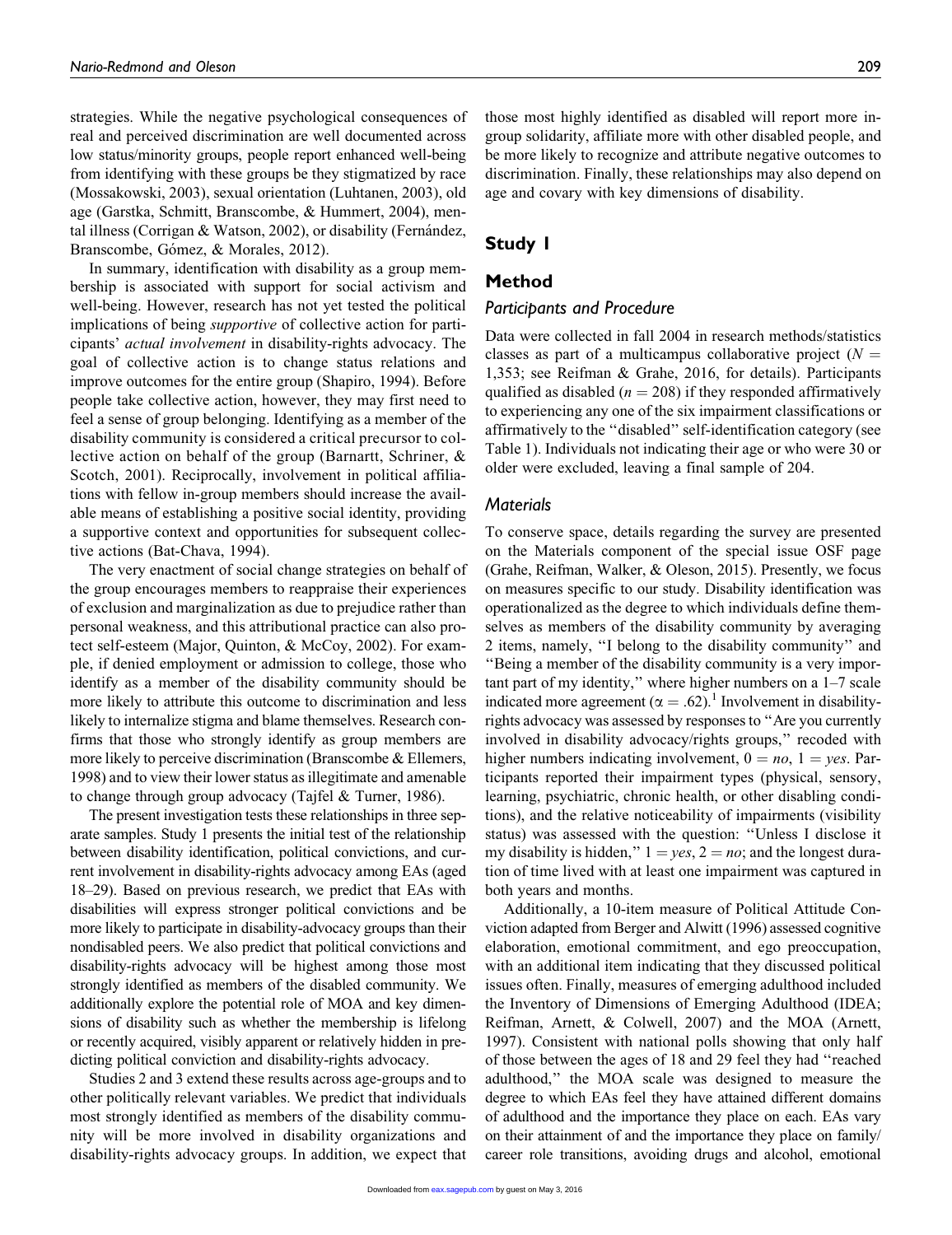| Study I                                                          | n   | Percentage Study 2 |                                                                | n               | Percentage Study 3 |                                                                | n          | Percentage      |
|------------------------------------------------------------------|-----|--------------------|----------------------------------------------------------------|-----------------|--------------------|----------------------------------------------------------------|------------|-----------------|
| Age ( $M = 21.06$ ) proportion<br>of life disabled ( $M = .47$ ) |     |                    | Age ( $M = 40.25$ ) proportion<br>of life disabled $(M = .63)$ |                 |                    | Age ( $M = 44.87$ ) proportion<br>of life disabled $(M = .68)$ |            |                 |
| Emerging adults (<30)                                            | 204 | 100                | Emerging Adults (<30)                                          | 26              | 30                 | Emerging Adults (<30)                                          | 35         | $\overline{13}$ |
| Adults $(30+)$                                                   |     | n/a                | Adults $(30+)$                                                 | 61              | 70                 | Adults $(30+)$                                                 | 228        | 87              |
| Sex ( $n = 204$ )                                                |     |                    | Sex $(N = 93)$                                                 |                 |                    | Sex $(N = 256)$                                                |            |                 |
| Male                                                             | 69  | 34                 | Male                                                           | 44              | 47                 | Male                                                           | 95         | 37              |
| Female                                                           | 135 | 65                 | Female                                                         | 49              | 53                 | Female                                                         | 6          | 63              |
| Ethnicity( $n = 195$ )                                           |     |                    | Ethnicity ( $N = 89$ )                                         |                 |                    | Ethnicity ( $N = 259$ )                                        |            |                 |
| White                                                            | 176 | 90                 | White                                                          | 72              | 81                 | White                                                          | 222        | 86              |
| Non-White                                                        | 9   | $\overline{0}$     | Non-White                                                      | 17              | 9                  | Non-White                                                      | 37         | 4               |
| Education ( $n = 204$ )                                          |     |                    | Education ( $N = 90$ )                                         |                 |                    | Education ( $N = 265$ )                                        |            |                 |
| HS or less                                                       | 9   | 4                  | Less than HS school                                            | П               | 12                 | Less than HS                                                   | 16         | 6               |
| In college                                                       | 166 | 82                 | HS graduate                                                    | 23              | 26                 | HS graduate                                                    | 26         | 0               |
| Some college                                                     | 8   | 4                  | Some college                                                   | 28              | 31                 | Some college                                                   | 86         | 32              |
| College degree                                                   | 21  | 10                 | College degree                                                 | 28              | 31                 | College degree                                                 | 137        | 52              |
| Visibility status ( $n = 174$ )                                  |     |                    | Visibility status ( $N = 90$ )                                 |                 |                    | Visibility status $(N = 261)$                                  |            |                 |
| Hidden                                                           | 149 | 86                 | Hidden                                                         | 48              | 53                 | Hidden                                                         | $ $  4     | 44              |
| Visible                                                          | 25  | 4                  | Visible                                                        | 42              | 47                 | Visible                                                        | 147        | 56              |
| Impairment ( $n = 200$ )                                         |     |                    | Impairment ( $N = 88$ )                                        |                 |                    | Impairment ( $N = 268$ )                                       |            |                 |
| Physical                                                         | 27  | $\overline{14}$    | Physical                                                       | 34              | 39                 | Physical                                                       | 197        | 74              |
| Psychiatric                                                      | 54  | 27                 | Psychiatric                                                    | 21              | 24                 | Psychiatric                                                    | 74         | 28              |
| Learning                                                         | 65  | 33                 | Learning                                                       | 18              | 20                 | Learning                                                       | 37         | 4               |
| Sensory                                                          | 32  | 16                 | Sensory                                                        | 21              | 24                 | Sensory                                                        | 46         | 17              |
| Chronic health condition                                         | 72  | 36                 | Chronic health condition                                       | $\overline{13}$ | 15                 | Chronic health condition                                       | <b>II3</b> | 42              |
| Other condition                                                  | 19  | 10                 | Other condition                                                | 17              | 9                  | Other condition                                                | 40         | 15              |
| Involved $(n = 189)$                                             |     |                    | Involved $(Ns = 90)$                                           |                 |                    | Involved ( $Ns = 262$ )                                        |            |                 |
| Disability-rights                                                | 16  | 9                  | Disability-rights                                              | 28              | 31                 | Disability-rights                                              | 140        | 53              |
| Disability organizations                                         |     | n/a                | Disability organizations                                       | 45              | 50                 | Disability organizations                                       | 188        | 72              |

Table 1. Participant Demographics: Studies 1–3.

Note. HS = high school; n/a = not applicable. Proportion of life disabled (0 to 1) was computed by dividing the total years (and/or months) disabled by age (in years). When total time disabled was slightly larger than age (e.g., reported age was 19 and years disabled totaled 19 years and 6 months), then proportion of life disabled was converted to 1.0. In Study 1 only, four respondents indicated a higher number of years disabled than their age in years; these were deleted from any analyses using proportion of life disabled.

maturity, and independence. We included all subscales of the MOA to examine their potential influence on political outcomes; subscales were scored following Fosse and Toyokawa's (2016) approach (see MOA Subscales Development, Fosse, Grahe, & Reifman, 2015). We also included the item asking whether participants considered themselves to be adults from the set of attainment MOA (responses were no, in some ways, and yes with higher numbers indicating higher attainment). Similarly, we included measures that captured individual differences in identity exploration, self-focus and other focus, experimentation, and feeling ''in between'' different life stages from the IDEA scale. For a complete list of construct definitions and a Table of Descriptive Statistics with associated Cronbach's as, see the Materials Component of the Emerging Adulthood Measured at Multiple Institution OSF project page (Grahe et al., 2015).

# Results and Discussion

# Preliminary Analyses Comparing EAs With and Without Disabilities

Preliminary analyses compared EAs with disabilities ( $n = 204$ ) to those without disabilities ( $n = 1,111$ ) on the 15 emerging adulthood variables, political conviction, and disabilityadvocacy participation. As predicted, EAs with disabilities had higher political convictions ( $M = 2.78$ ,  $SD = 0.95$ ) compared to nondisabled EAs ( $M = 2.62$ ,  $SD = 0.95$ ),  $t(1,310) =$  $-2.20, p < .03, r = .06$ . Similarly, EAs with disabilities were nearly 2 times more likely to have participated in disabilityadvocacy groups (8.5%) compared to those without disabilities  $(4.4\%), \chi^2(1, N=1,061) = .5.43, p < .03, \Phi = .07$ . EAs with disabilities were more other focused ( $M = 2.68$ ,  $SD = 0.71$ ) compared to those without disabilities ( $M = 2.55$ ,  $SD =$ 0.68),  $t(1,291) = -2.53$ ,  $p < .02$ ,  $r = .07$ . It appears that for EAs, disability may be a protective factor when it comes to political attitudes and behavior. Although sharing the same age as nondisabled EAs in this sample  $(Ms = 21)$ , those with disabilities felt more commitment to others, had more solidified political convictions, and were more likely to be involved in disability-rights advocacy.

# Preliminary Analyses for EAs With Disabilities

Before examining our primary question of how young adults' self-identification as members of the disability community relates to political conviction and disability advocacy, we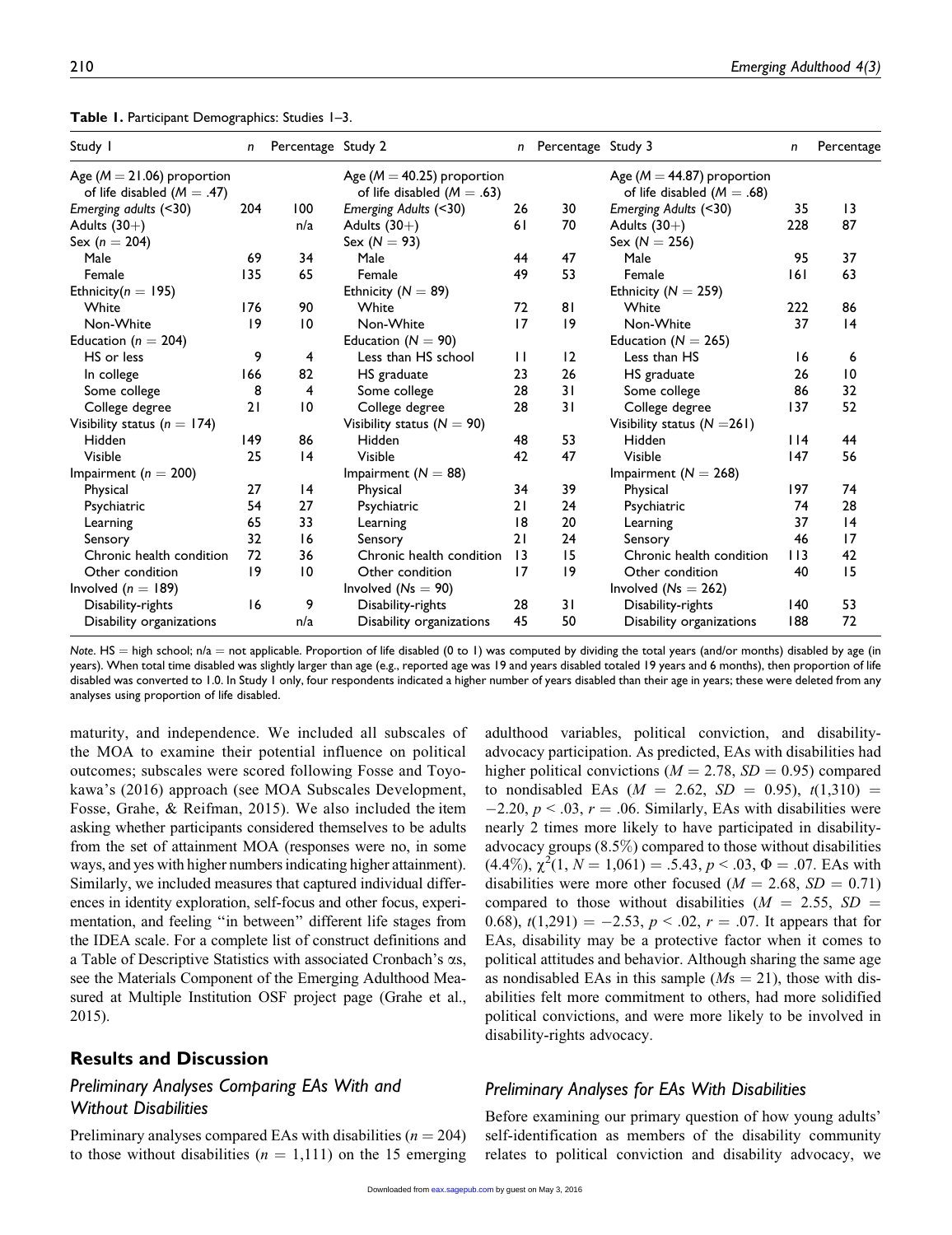analyzed whether disability identification depended on key demographic variables. Neither participant age, gender, ethnicity, nor proportion of life disabled predicted disability identification. All descriptive statistics for EAs with disabilities in Study 1 are reported in Table 2.

# Emerging Adulthood, Disability Identification, and Political Conviction

To test the extent to which disability identification and emerging adulthood variables predicted political conviction, hierarchical regressions were employed. In these analyses, one set of emerging adulthood measures was entered along with visibility status and proportion of life disabled at Block  $1<sup>2</sup>$  and disability identification was entered at Block 2. We examined three sets of emerging adulthood variables. The first set included the four importance MOA, the second set included the five attainment MOA (the four subscales plus the single-item measure of attainment), and the final set included six IDEA (Reifman et al., 2007). MOA measures were recoded so that higher numbers indicated more importance and more attainment. Higher numbers on the IDEA measure indicated more of that emerging-adulthood dimension. We present the results for the predictors at the final step.

While the *importance* of adulthood markers provided little prediction, many measures of the attainment of these markers provided insight into political conviction,  $F(8, 140) = 2.61$ ,  $p < .02$ ,  $R^2 = .13$ , at the final step. Interestingly, those who had attained role transitions (e.g., getting married and having children) reported *lower* political conviction,  $B = -1.05$ ,  $SE(B) =$ .44,  $p < 0.02$ , whereas those who were more likely to consider themselves to be adults reported higher political conviction,  $B = .50$ ,  $SE(B) = .18$ ,  $p < .01$ . Those who had experienced disability proportionately longer also reported higher political conviction,  $B = .48$ ,  $SE(B) = .24$ ,  $p < .05$ , even when controlling for the attainment of the emerging adulthood makers.

We also found evidence for some of Reifman et al.'s dimensions of emerging adulthood predicting political attitude conviction,  $F(9, 140) = 2.38$ ,  $p < .02$ ,  $R^2 = .13$  at the final step. Disabled individuals who reported higher self-focus expressed higher political conviction,  $B = .82$ ,  $SE(B) = .23$ ,  $p < .001$ ; interestingly, proportion of life disabled again predicted political conviction when controlling for these emerging adulthood dimensions,  $B = .46$ ,  $SE(B) = .23$ ,  $p < .05$ , such that those disabled for a longer proportion of their lives expressed higher political conviction. Contrary to predictions, however, disability identification was unrelated to this broader measure of political conviction when controlling for condition visibility, proportion of life disabled, and the emerging adulthood variables.

# Emerging Adulthood, Disability Identification, and Disability-Rights Advocacy

To test the extent to which disability identification and emerging adulthood predicted disability-rights advocacy, hierarchical logistic regressions were employed using the same order of entry as noted previously. Across the three regressions, the overall models revealed that the set of predictors including disability identification and emerging adulthood predicted disability-rights advocacy ( $\chi^2$ s ranged from 15.03 to 17.42, ps ranged from .03 to .06,  $R^2$ s—Nagelkerkes—ranged from .25 to .29 at the final step). In these regressions, none of the 15 emerging adulthood measures significantly predicted disability advocacy. However, disability identification did predict disability advocacy in each regression (Bs ranged from .63 to .67, all  $ps < .03$ ) when controlling for emerging adulthood measures. There was some evidence that those with visible conditions were more likely to be involved in disability advocacy (Bs ranged from 1.80 to 2.06,  $ps < .05$  in two of the regressions). These findings suggest that for disabled EAs (individuals 18–29), strong disability identification predicts taking political action by being involved in disability advocacy, independent of any MOA, visibility of condition, and proportion of life disabled.

The results for Study 1 are promising yet we need to take caution given the small numbers of individuals with visible disabilities and even smaller numbers involved with disability advocacy. Two additional studies were conducted that included a richer set of outcomes and allowed us to compare EAs with disabilities to adults with disabilities over 30.<sup>3</sup>

# Study 2

## Method

## Participants and Procedure

Ninety-three participants with physical, sensory, learning, psychiatric, or other chronic health conditions were recruited through Reed College disability services and other disability organizations in Portland, Oregon (see Table 1). The survey was administered individually and prepared in alternate formats.

#### Measures

A more reliable 5-item measure of social identity was developed for this study along with other new measures using 1 (strongly disagree) to 7 (strongly agree) response scales. Consistent with SIT (Tajfel & Turner, 1986), disability identification was operationalized to include cognitive and affective components indicating the degree to which individuals define themselves as members of the disability community ( $\alpha$  = .87). In addition to using the Study 1 measure of involvement in disability-rights advocacy, participants also responded  $(0 = no$  and  $1 = yes)$  to "Are you active in organizations" with other people with disabilities?''

Preference for associating with other disabled people was computed with 4-items ( $\alpha = .65$ ). The 3-item in-group solidarity scale ( $\alpha = .64$ ) captured perceived in-group commonalities. The personal discrimination scale ( $\alpha = .72$ ) focused on attributing one's own past experiences to discrimination. Finally, the group discrimination scale ( $\alpha = .71$ ) focused on attributing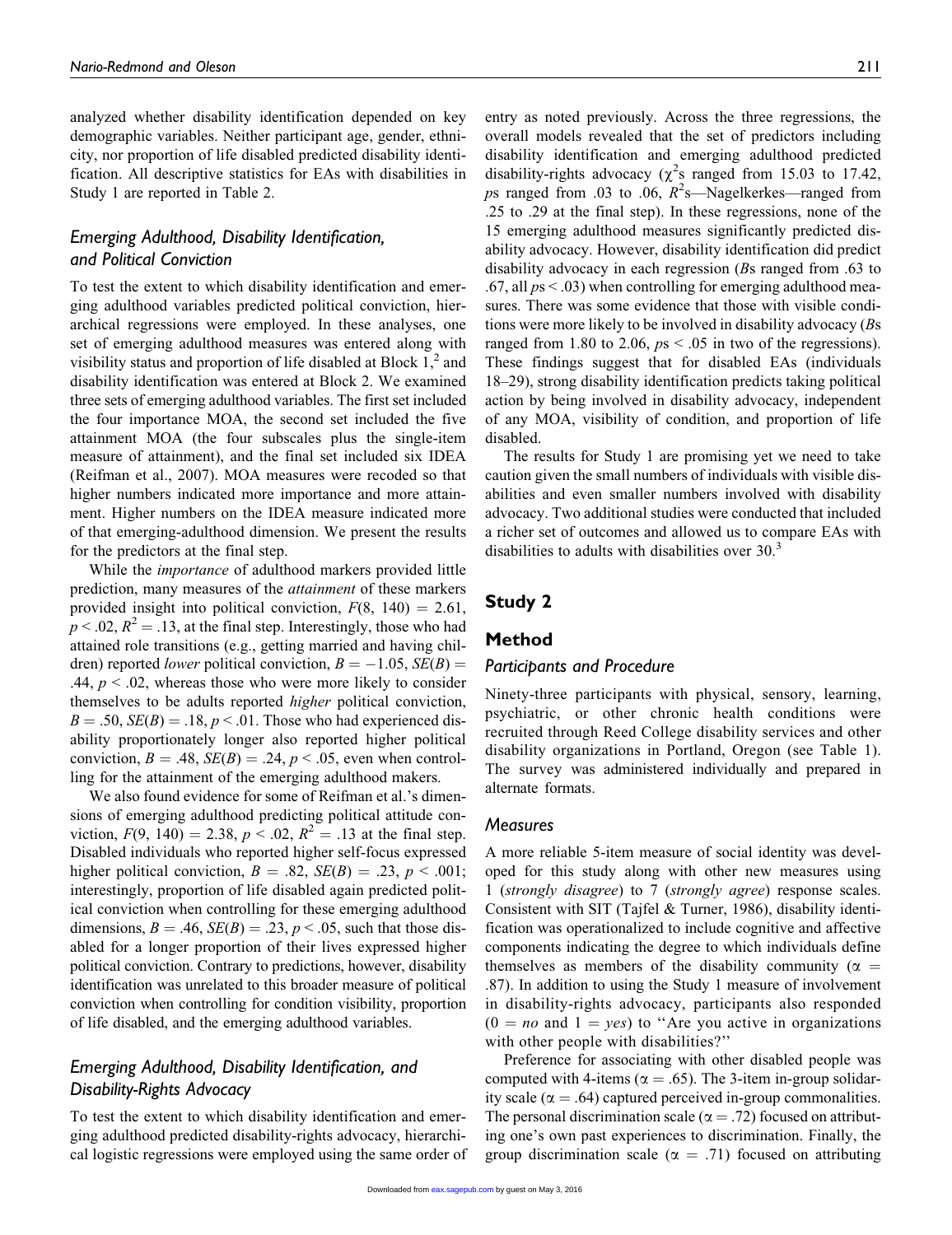|                                                                                                                                                                                                                                                                                    |                                                                                                                                                                                                                                                                                                                                 |    | 3   | 4                                        | 5                                                                                                                                                                                                                                                                                                                                                                                                            | ç                                                                                                                                                                                                                                                                                                                                                  | r                                                                                                                                                         | $\infty$                           | ò                                                                                                                                                                                                                                                                                                                                                                                                                                                          | $\subseteq$ |                                                                                                                                                                                                                                                                                                                                  | $\overline{C}$                                        | $\tilde{ }$ | ᅕ                                                                                                                                 | 으                                                                                                                             | ڡ    | $\overline{\phantom{0}}$    | $\mathbf{\underline{\infty}}$ |
|------------------------------------------------------------------------------------------------------------------------------------------------------------------------------------------------------------------------------------------------------------------------------------|---------------------------------------------------------------------------------------------------------------------------------------------------------------------------------------------------------------------------------------------------------------------------------------------------------------------------------|----|-----|------------------------------------------|--------------------------------------------------------------------------------------------------------------------------------------------------------------------------------------------------------------------------------------------------------------------------------------------------------------------------------------------------------------------------------------------------------------|----------------------------------------------------------------------------------------------------------------------------------------------------------------------------------------------------------------------------------------------------------------------------------------------------------------------------------------------------|-----------------------------------------------------------------------------------------------------------------------------------------------------------|------------------------------------|------------------------------------------------------------------------------------------------------------------------------------------------------------------------------------------------------------------------------------------------------------------------------------------------------------------------------------------------------------------------------------------------------------------------------------------------------------|-------------|----------------------------------------------------------------------------------------------------------------------------------------------------------------------------------------------------------------------------------------------------------------------------------------------------------------------------------|-------------------------------------------------------|-------------|-----------------------------------------------------------------------------------------------------------------------------------|-------------------------------------------------------------------------------------------------------------------------------|------|-----------------------------|-------------------------------|
|                                                                                                                                                                                                                                                                                    |                                                                                                                                                                                                                                                                                                                                 |    |     |                                          |                                                                                                                                                                                                                                                                                                                                                                                                              |                                                                                                                                                                                                                                                                                                                                                    |                                                                                                                                                           |                                    |                                                                                                                                                                                                                                                                                                                                                                                                                                                            |             |                                                                                                                                                                                                                                                                                                                                  |                                                       |             |                                                                                                                                   |                                                                                                                               |      |                             |                               |
|                                                                                                                                                                                                                                                                                    |                                                                                                                                                                                                                                                                                                                                 |    |     |                                          |                                                                                                                                                                                                                                                                                                                                                                                                              |                                                                                                                                                                                                                                                                                                                                                    |                                                                                                                                                           |                                    |                                                                                                                                                                                                                                                                                                                                                                                                                                                            |             |                                                                                                                                                                                                                                                                                                                                  |                                                       |             |                                                                                                                                   |                                                                                                                               |      |                             |                               |
|                                                                                                                                                                                                                                                                                    | $\frac{1}{2}$ , $\frac{1}{3}$ , $\frac{1}{3}$ , $\frac{1}{6}$ , $\frac{1}{3}$ , $\frac{1}{6}$ , $\frac{1}{6}$ , $\frac{1}{6}$ , $\frac{1}{6}$ , $\frac{1}{6}$ , $\frac{1}{6}$ , $\frac{1}{6}$ , $\frac{1}{3}$ , $\frac{1}{2}$ , $\frac{1}{3}$ , $\frac{1}{2}$ , $\frac{1}{3}$ , $\frac{1}{2}$ , $\frac{1}{3}$ , $\frac{1}{2}$ , |    |     |                                          |                                                                                                                                                                                                                                                                                                                                                                                                              |                                                                                                                                                                                                                                                                                                                                                    |                                                                                                                                                           |                                    |                                                                                                                                                                                                                                                                                                                                                                                                                                                            |             |                                                                                                                                                                                                                                                                                                                                  |                                                       |             |                                                                                                                                   |                                                                                                                               |      |                             |                               |
|                                                                                                                                                                                                                                                                                    |                                                                                                                                                                                                                                                                                                                                 |    |     |                                          |                                                                                                                                                                                                                                                                                                                                                                                                              |                                                                                                                                                                                                                                                                                                                                                    |                                                                                                                                                           |                                    |                                                                                                                                                                                                                                                                                                                                                                                                                                                            |             |                                                                                                                                                                                                                                                                                                                                  |                                                       |             |                                                                                                                                   |                                                                                                                               |      |                             |                               |
|                                                                                                                                                                                                                                                                                    |                                                                                                                                                                                                                                                                                                                                 |    |     | ٳڿۣۣۜۏۊڿۄڿۄڿ<br>ٳڿۣۏۊڿۄڿۄڿۄڿۄڿۄڿۄڿۄڿۣۄڿۣ |                                                                                                                                                                                                                                                                                                                                                                                                              |                                                                                                                                                                                                                                                                                                                                                    |                                                                                                                                                           |                                    |                                                                                                                                                                                                                                                                                                                                                                                                                                                            |             |                                                                                                                                                                                                                                                                                                                                  |                                                       |             |                                                                                                                                   |                                                                                                                               |      |                             |                               |
|                                                                                                                                                                                                                                                                                    |                                                                                                                                                                                                                                                                                                                                 |    |     |                                          |                                                                                                                                                                                                                                                                                                                                                                                                              |                                                                                                                                                                                                                                                                                                                                                    |                                                                                                                                                           |                                    |                                                                                                                                                                                                                                                                                                                                                                                                                                                            |             |                                                                                                                                                                                                                                                                                                                                  |                                                       |             |                                                                                                                                   |                                                                                                                               |      |                             |                               |
|                                                                                                                                                                                                                                                                                    |                                                                                                                                                                                                                                                                                                                                 |    |     |                                          |                                                                                                                                                                                                                                                                                                                                                                                                              |                                                                                                                                                                                                                                                                                                                                                    |                                                                                                                                                           |                                    |                                                                                                                                                                                                                                                                                                                                                                                                                                                            |             |                                                                                                                                                                                                                                                                                                                                  |                                                       |             |                                                                                                                                   |                                                                                                                               |      |                             |                               |
|                                                                                                                                                                                                                                                                                    |                                                                                                                                                                                                                                                                                                                                 |    |     |                                          | $\begin{array}{r} 1 \; \mathbf{q} = \mathbf{u} \; \mathbf{g} \; \mathbf{g} = \mathbf{u} \; \mathbf{g} \; \mathbf{g} + \mathbf{g} \; \mathbf{g} = \mathbf{u} \; \mathbf{g} \; \mathbf{g} \; \mathbf{g} \\ \mathbf{g} = \mathbf{u} \; \mathbf{g} \; \mathbf{g} + \mathbf{g} \; \mathbf{g} \; \mathbf{g} = \mathbf{g} \; \mathbf{g} \; \mathbf{g} \; \mathbf{g} \; \mathbf{g} \; \mathbf{g} \; \mathbf{g} \; \$ | ٳؼ؏ۑۊٚؠؾڿ۪ۣٷۣڛٚۼڿۣ؞ۣۊڿۄۊ                                                                                                                                                                                                                                                                                                                           | $\frac{1}{2}$ is the set of $\frac{1}{2}$ is the set of $\frac{1}{2}$ is the set of $\frac{1}{2}$ is the set of $\frac{1}{2}$ is the set of $\frac{1}{2}$ |                                    |                                                                                                                                                                                                                                                                                                                                                                                                                                                            |             |                                                                                                                                                                                                                                                                                                                                  |                                                       |             |                                                                                                                                   |                                                                                                                               |      |                             |                               |
|                                                                                                                                                                                                                                                                                    |                                                                                                                                                                                                                                                                                                                                 |    |     |                                          |                                                                                                                                                                                                                                                                                                                                                                                                              |                                                                                                                                                                                                                                                                                                                                                    |                                                                                                                                                           |                                    |                                                                                                                                                                                                                                                                                                                                                                                                                                                            |             |                                                                                                                                                                                                                                                                                                                                  |                                                       |             |                                                                                                                                   |                                                                                                                               |      |                             |                               |
|                                                                                                                                                                                                                                                                                    |                                                                                                                                                                                                                                                                                                                                 |    |     |                                          |                                                                                                                                                                                                                                                                                                                                                                                                              |                                                                                                                                                                                                                                                                                                                                                    |                                                                                                                                                           |                                    |                                                                                                                                                                                                                                                                                                                                                                                                                                                            |             |                                                                                                                                                                                                                                                                                                                                  |                                                       |             |                                                                                                                                   |                                                                                                                               |      |                             |                               |
|                                                                                                                                                                                                                                                                                    |                                                                                                                                                                                                                                                                                                                                 |    |     |                                          |                                                                                                                                                                                                                                                                                                                                                                                                              |                                                                                                                                                                                                                                                                                                                                                    |                                                                                                                                                           | ٵ؏ <u>ڠ۫</u> ؋؋؏<br>ٵ؏ڠٚ؋ۅ؏؇ۣٞۄۻٵٚ | $\mid\mathop{\ddot{\hat{m}}}\limits^{\ddot{*}}\!\hat{G}_1\mathop{\ddot{\hat{G}}}\limits^{\ddot{*}}\!\hat{G}_2\mathop{\ddot{\hat{A}}}\limits^{\ddot{*}}\!\hat{G}_3\mathop{\ddot{\hat{G}}}\limits^{\ddot{*}}\!\hat{G}_1\mathop{\ddot{\hat{G}}}\limits^{\ddot{*}}\!\hat{G}_2\mathop{\ddot{\hat{G}}}\limits^{\ddot{*}}\!\hat{G}_1\mathop{\ddot{\hat{G}}}\limits^{\ddot{*}}\!\hat{G}_2\mathop{\ddot{\hat{G}}}\limits^{\ddot{*}}\!\hat{G}_3\mathop{\ddot{\hat{G$ |             |                                                                                                                                                                                                                                                                                                                                  |                                                       |             |                                                                                                                                   |                                                                                                                               |      |                             |                               |
|                                                                                                                                                                                                                                                                                    |                                                                                                                                                                                                                                                                                                                                 |    |     |                                          |                                                                                                                                                                                                                                                                                                                                                                                                              |                                                                                                                                                                                                                                                                                                                                                    |                                                                                                                                                           |                                    |                                                                                                                                                                                                                                                                                                                                                                                                                                                            |             |                                                                                                                                                                                                                                                                                                                                  |                                                       |             |                                                                                                                                   |                                                                                                                               |      |                             |                               |
|                                                                                                                                                                                                                                                                                    |                                                                                                                                                                                                                                                                                                                                 |    |     |                                          |                                                                                                                                                                                                                                                                                                                                                                                                              |                                                                                                                                                                                                                                                                                                                                                    |                                                                                                                                                           |                                    |                                                                                                                                                                                                                                                                                                                                                                                                                                                            |             |                                                                                                                                                                                                                                                                                                                                  |                                                       |             |                                                                                                                                   |                                                                                                                               |      |                             |                               |
| 4 N O L                                                                                                                                                                                                                                                                            |                                                                                                                                                                                                                                                                                                                                 |    |     |                                          |                                                                                                                                                                                                                                                                                                                                                                                                              |                                                                                                                                                                                                                                                                                                                                                    |                                                                                                                                                           |                                    |                                                                                                                                                                                                                                                                                                                                                                                                                                                            |             |                                                                                                                                                                                                                                                                                                                                  |                                                       |             |                                                                                                                                   |                                                                                                                               |      |                             |                               |
|                                                                                                                                                                                                                                                                                    |                                                                                                                                                                                                                                                                                                                                 |    |     |                                          |                                                                                                                                                                                                                                                                                                                                                                                                              |                                                                                                                                                                                                                                                                                                                                                    |                                                                                                                                                           |                                    |                                                                                                                                                                                                                                                                                                                                                                                                                                                            |             |                                                                                                                                                                                                                                                                                                                                  |                                                       |             |                                                                                                                                   |                                                                                                                               |      |                             |                               |
|                                                                                                                                                                                                                                                                                    |                                                                                                                                                                                                                                                                                                                                 |    |     |                                          |                                                                                                                                                                                                                                                                                                                                                                                                              |                                                                                                                                                                                                                                                                                                                                                    |                                                                                                                                                           |                                    |                                                                                                                                                                                                                                                                                                                                                                                                                                                            |             |                                                                                                                                                                                                                                                                                                                                  |                                                       |             |                                                                                                                                   |                                                                                                                               |      |                             |                               |
|                                                                                                                                                                                                                                                                                    |                                                                                                                                                                                                                                                                                                                                 |    |     |                                          |                                                                                                                                                                                                                                                                                                                                                                                                              |                                                                                                                                                                                                                                                                                                                                                    |                                                                                                                                                           |                                    |                                                                                                                                                                                                                                                                                                                                                                                                                                                            |             |                                                                                                                                                                                                                                                                                                                                  |                                                       |             |                                                                                                                                   |                                                                                                                               |      |                             |                               |
| œ                                                                                                                                                                                                                                                                                  |                                                                                                                                                                                                                                                                                                                                 |    |     |                                          |                                                                                                                                                                                                                                                                                                                                                                                                              |                                                                                                                                                                                                                                                                                                                                                    |                                                                                                                                                           |                                    |                                                                                                                                                                                                                                                                                                                                                                                                                                                            |             | $\begin{array}{r} \mid \stackrel{*}{\leq} \stackrel{*}{\leq} \stackrel{*}{\leq} \stackrel{*}{\leq} \stackrel{*}{\leq} \stackrel{*}{\leq} \stackrel{*}{\leq} \stackrel{*}{\leq} \stackrel{*}{\leq} \stackrel{*}{\leq} \stackrel{*}{\leq} \stackrel{*}{\leq} \stackrel{*}{\leq} \stackrel{*}{\leq} \stackrel{*}{\leq} \end{array}$ | ្រី = ភ្នំ * *<br>  ភ្នំ = ភ្នំ * *<br>  ភ្នំ = * * * |             | $\stackrel{*}{\sim}$ $\approx$ $\stackrel{\sim}{\approx}$ $\stackrel{\sim}{\sim}$ $\stackrel{\sim}{\sim}$ $\stackrel{\sim}{\sim}$ | $\frac{1}{4}$ $\frac{1}{4}$ $\frac{1}{4}$ $\frac{1}{4}$ $\frac{1}{4}$ $\frac{1}{4}$ $\frac{1}{4}$ $\frac{1}{4}$ $\frac{1}{4}$ | 4584 |                             |                               |
| Nean                                                                                                                                                                                                                                                                               |                                                                                                                                                                                                                                                                                                                                 |    |     |                                          |                                                                                                                                                                                                                                                                                                                                                                                                              |                                                                                                                                                                                                                                                                                                                                                    |                                                                                                                                                           |                                    |                                                                                                                                                                                                                                                                                                                                                                                                                                                            |             |                                                                                                                                                                                                                                                                                                                                  |                                                       |             |                                                                                                                                   |                                                                                                                               |      |                             | 2.78                          |
|                                                                                                                                                                                                                                                                                    |                                                                                                                                                                                                                                                                                                                                 |    |     |                                          |                                                                                                                                                                                                                                                                                                                                                                                                              |                                                                                                                                                                                                                                                                                                                                                    |                                                                                                                                                           |                                    |                                                                                                                                                                                                                                                                                                                                                                                                                                                            |             |                                                                                                                                                                                                                                                                                                                                  |                                                       |             |                                                                                                                                   |                                                                                                                               |      | $20^{**}$<br>$2.09$<br>$54$ |                               |
| Standard<br>Deviation                                                                                                                                                                                                                                                              |                                                                                                                                                                                                                                                                                                                                 |    |     |                                          |                                                                                                                                                                                                                                                                                                                                                                                                              |                                                                                                                                                                                                                                                                                                                                                    |                                                                                                                                                           |                                    |                                                                                                                                                                                                                                                                                                                                                                                                                                                            |             |                                                                                                                                                                                                                                                                                                                                  |                                                       |             |                                                                                                                                   |                                                                                                                               |      |                             |                               |
|                                                                                                                                                                                                                                                                                    | $\overline{28}$                                                                                                                                                                                                                                                                                                                 | 89 | 200 | 200                                      | 200                                                                                                                                                                                                                                                                                                                                                                                                          | 200                                                                                                                                                                                                                                                                                                                                                | 200                                                                                                                                                       | 200                                | 204                                                                                                                                                                                                                                                                                                                                                                                                                                                        | 204         | 204                                                                                                                                                                                                                                                                                                                              | 204                                                   | 204         | 204                                                                                                                               | 204                                                                                                                           | 204  | $\overline{6}$              | 204                           |
| $10 =$ importance of norm compliance, $11 =$ importance of emotional<br>Note. 1 $=$ disability identity, 2 $=$ involved in disability rights, 3 $=$ identi<br>emotional maturity, $16 =$ attainment of independence, $17 =$ overal<br>$\nu_{\rm p} < 0.05$ ; $\nu_{\rm sp} < 0.01$ |                                                                                                                                                                                                                                                                                                                                 |    |     |                                          |                                                                                                                                                                                                                                                                                                                                                                                                              | I maturity, 12 = importance of independence, 13 = attainment of role transitions, 14 = attainment of norm compliance, 15 = attainment of<br>ity exploration, $A=$ experimentation, $5=$ negativity, $6=$ other focused, $7=$ self-focused, $8=$ in between, $9=$ importance of role transitions,<br>adult attainment, $18 =$ political conviction. |                                                                                                                                                           |                                    |                                                                                                                                                                                                                                                                                                                                                                                                                                                            |             |                                                                                                                                                                                                                                                                                                                                  |                                                       |             |                                                                                                                                   |                                                                                                                               |      |                             |                               |

Table 2. Correlations, Means, Standard Deviations, and Counts for the Measured Variables, Study 1, for Emerging Adults With Disabilities. Table 2. Correlations, Means, Standard Deviations, and Counts for the Measured Variables, Study 1, for Emerging Adults With Disabilities.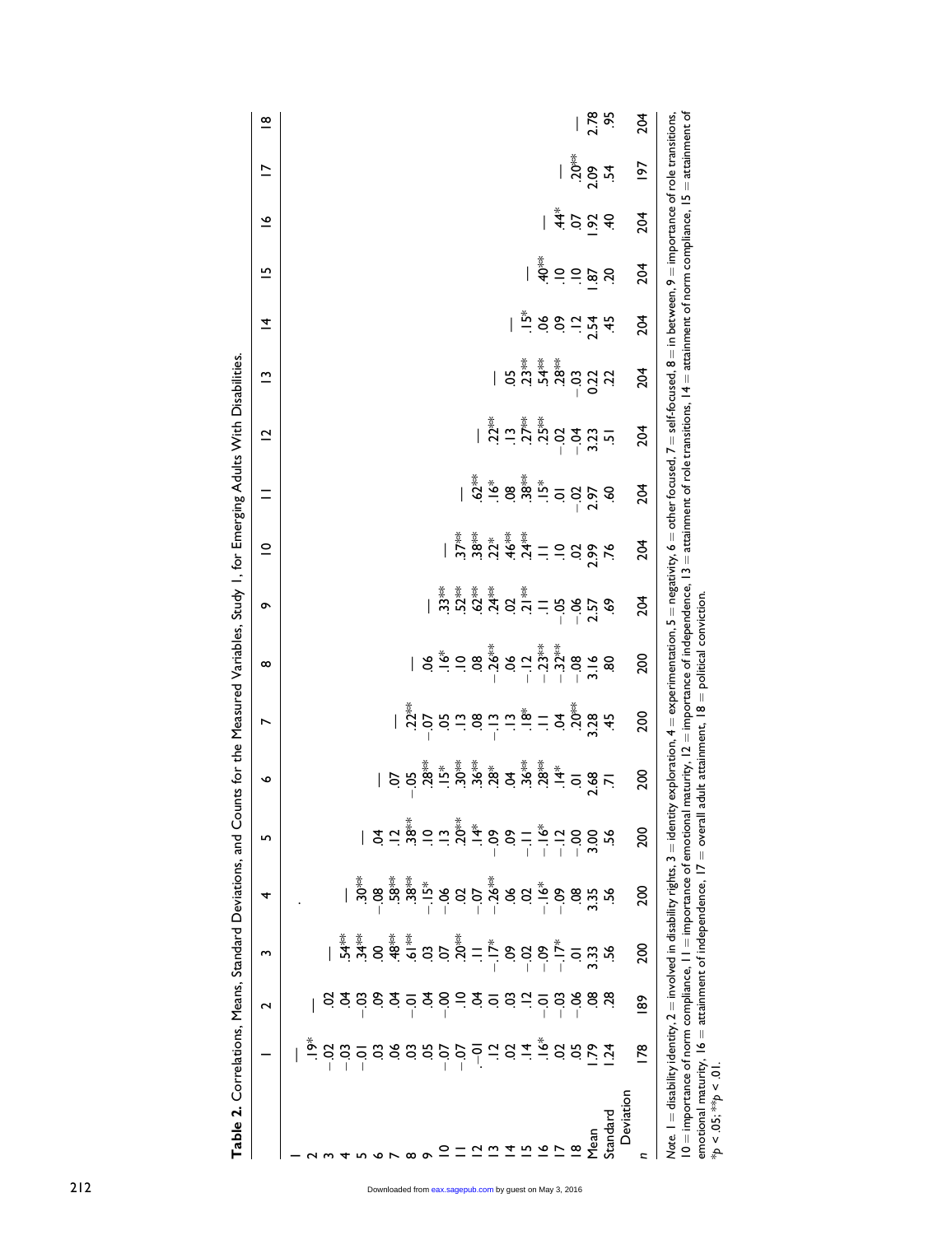Table 3. Correlations, Means, Standard Deviations, and Reliabilities for the Measured Variables, Studies 2 and 3.

|                                         |       |         |        | 4       |                    | 6     |         | M    | SD    |
|-----------------------------------------|-------|---------|--------|---------|--------------------|-------|---------|------|-------|
| I. Disability identity                  |       | $.34**$ | .32**  | .58**   | .59**              | .30** | .32**   | 4.29 | I.5 I |
| 2. Involved in disability rights        | .44** |         | .53**  | $.33**$ | .18**              | .30** | .26**   | .53  | .50   |
| 3. Involved in disability organizations | .56** | .58**   |        | .33**   | .18**              | .19** | *6ا.    | ا7.  | .45   |
| 4. Affiliation                          | .38** | .10     | $.26*$ |         | .40**              | .28** | $.23**$ | 3.61 | 1.31  |
| 5. Solidarity                           | .51** | 0١.     | $.21*$ | .32**   |                    | .18** | $.21**$ | 5.10 | 1.21  |
| 6. Personal discrimination              | .33** | 18.     | .12    | $.32**$ | .40 <sup>*</sup> * |       | .59**   | 4.73 | 1.20  |
| 7. Group discrimination                 | .38** | $.22*$  | .12    | .28**   | .45**              | .54** |         | 5.56 | 1.13  |
| Mean                                    | 3.82  | .31     | .50    | 3.72    | 4.70               | 4.56  | 5.32    |      |       |
| Standard deviation                      | 69. ا | .47     | .50    | 1.19    | 1.38               | 1.32  | l.25    |      |       |

Note. Sample 2 ( $N = 93$ ) descriptive statistics below diagonal; Sample 3 ( $N = 268$ ) descriptive statistics above diagonal.  $*_{p}$  < .05;  $*_{p}$  < .01.

outcomes to discrimination against disabled people as a group. Items for all scales can be found at<http://osf.io/za3j5> under appendix A. Nario-Redmond & Oleson Disability Identity Measures Studies 2 and 3.

### Results and Discussion

Consistent with Study 1, there were no significant differences in disability identification as a function of age, age-group, gender, or ethnicity. In Study 2, those who described their disability as ''hidden unless disclosed'' reported lower disability identification than those with more visible conditions,  $t(88) =$  $-2.61, p < 0.02, r = .27$ . Table 3 presents the descriptive statistics and zero-order correlations between disability identification and the other measured variables. Because this sample included more diverse age-groups, we were able to test whether the relationship between disability identification, disability-rights advocacy, and other group perceptions differed for EAs  $(n = 26)$  compared to those aged 30 and older  $(n = 61)$ . Therefore, we updated our hierarchical regressions to include condition visibility and proportion of life disabled in Block 1, the disability identity index (centered) and age-group (EAs coded as 0, Adults 30 and older coded as 1) in Block 2, and the interaction between disability identity and age-group in Block 3. When this interaction was significant, Step 3 parameters are reported while Step 2 parameters are reported when this interaction was not significant (see Hayes, 2005).

# Disability Identification, Disability-Rights Advocacy, and Group Perceptions

Consistent with Study 1, disability identification was the only significant predictor of current involvement in groups advocating for disability rights *and* of participation in organizations with other disabled people, controlling for age-group, condition visibility, and proportion of life disabled (see Table 4). In addition, those scoring higher on disability identity were more likely to affiliate with other disabled people, expressed more in-group solidarity, and were more likely to recognize disability discrimination, both personally and against the group, independent of other variables. Independent of the effects of disability identification, main effects of age-group were also observed: EAs reported less in-group solidarity than adults aged 30 and over; and compared to older adults, EAs were less likely to perceive disability discrimination directed at them personally and directed at the group, controlling for all other variables.

Disability identification interacted with age-group to predict in-group solidarity, personal discrimination, and group discrimination in this sample (see Table 4). To decompose these interactions, we examined the unstandardized regression slopes for each age-group separately as recommended by Hayes (2005) to facilitate comparisons. While disability identification predicted in-group solidarity for both emerging,  $B = .71$ ,  $SE(B) = .19$ ,  $p < .001$ , and older adults,  $B = .25$ ,  $SE(B) = .10, p < .05$ , the slope was much steeper for EAs. Disability identity was also a predictor of personal discrimination for EAs,  $B = .40$ ,  $SE(B) = .14$ ,  $p < .01$ , but not for adults over 30,  $B = .10$ ,  $SE(B) = .10$ ,  $p > .30$ . Similarly, disability identity predicted group discrimination for EAs,  $B = .47$ ,  $SE(B) = .13$ ,  $p \leq 0.01$ , but was less predictive for those aged over 30,  $B = .17$ ,  $SE(B) = .10$ ,  $p < .08<sup>4</sup>$  Finally, although not predicted, those living with disability for a longer proportion of their lives were more likely to perceive group discrimination; also those with more visible impairments were less likely to affiliate with other disabled people even after accounting for the other predictors. No other effects were significant.

To provide an even stronger test of cross-impairment disability identification while examining the robustness of these findings with a more diverse international sample, a third study was conducted by recruiting those who access support from impairment specific online communities.

# Study 3

## Method

#### Participants, Procedure, and Measures

Participants ( $N = 268$ ) were recruited from over 100 disabilitybased listservs to participate in an anonymous online survey. All experienced physical, sensory, learning, psychiatric, and/or other chronic health conditions (see Table 1). Most participants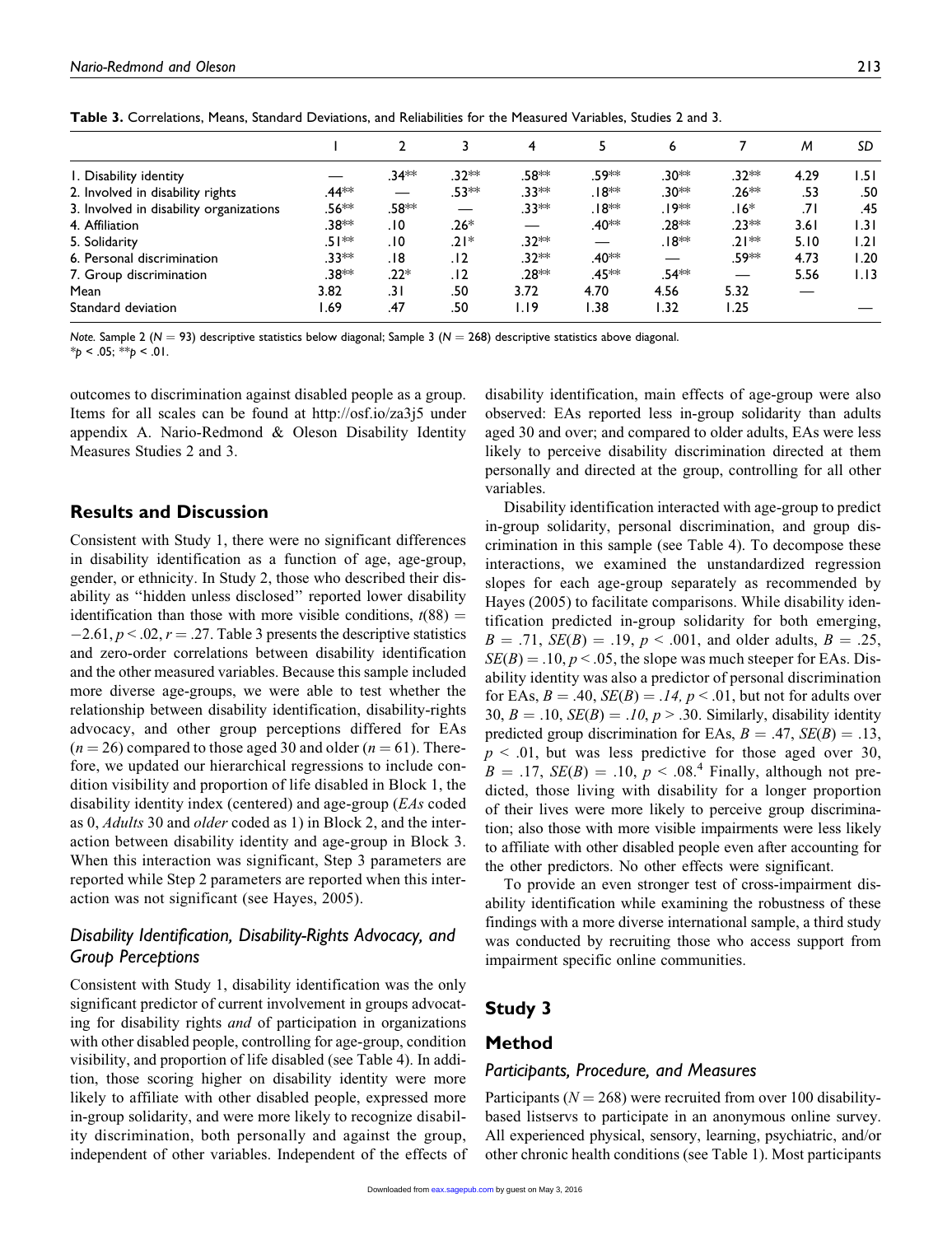Table 4. Summary Statistics for the Regression Equations With Disability Identity (centered), Condition Visibility, Proportion of Life Disabled, Age-Group and the Interaction of Age-Group and Disability Identity Predicting Disability Advocacy, Organizational Involvement, Affiliation, Solidarity, and Perceptions of Discrimination.

|                                               |           | Study 2 |       |                    | Study 3 |       |
|-----------------------------------------------|-----------|---------|-------|--------------------|---------|-------|
| Predictors at Final Step                      | В         | SE(B)   | $R^2$ | В                  | SE(B)   | $R^2$ |
| Disability advocacy <sup>a</sup>              |           |         |       |                    |         |       |
| Condition visibility                          | $-.72$    | .56     |       | .05                | .29     |       |
| Proportion of life                            | .19       | .83     |       | .69                | .44     |       |
| Age-group                                     | $-.00$    | .63     |       | $-1.62***$         | .45     |       |
| Disability identity                           | .55**     | .18     | .24   | .50 <sup>***</sup> | .10     | .22   |
| Involvement in organizations <sup>b</sup>     |           |         |       |                    |         |       |
| Condition visibility                          | $-.60$    | .58     |       | $-.18$             | .31     |       |
| Proportion of life                            | .18       | .82     |       | .51                | .45     |       |
| Age-group                                     | .68       | .64     |       | $-.03$             | .47     |       |
| Disability identity                           | .92***    | .23     |       | .48 <sup>***</sup> | .11     | .16   |
| Affiliation with disabled people <sup>c</sup> |           |         | .41   |                    |         |       |
| Condition visibility                          | $-.69**$  | .25     |       | $-.43**$           | .14     |       |
| Proportion of life                            | .21       | .37     |       | $-.13$             | .21     |       |
| Age-group                                     | .24       | .27     |       | $.51***$           | .20     |       |
| Disability identity                           | $.30***$  | .08     | .22   | .52***             | .05     | .39   |
| In-group solidarity <sup>d</sup>              |           |         |       |                    |         |       |
| Condition visibility                          | .06       | .25     |       | 10.                | .13     |       |
| Proportion of life                            | .06       | .37     |       | $-.35$             | .19     |       |
| Age-group                                     | .85**     | .27     |       | .18                | .19     |       |
| Disability identity                           | .72***    | .13     |       | .49***             | .04     | .36   |
| Age-group $\times$ Disability identity        | $-.48**$  | .16     | .42   |                    |         |       |
| Personal discrimination <sup>e</sup>          |           |         |       |                    |         |       |
| Condition visibility                          | .45       | .26     |       | $.30*$             | .15     |       |
| Proportion of life                            | .23       | .38     |       | .32                | .23     |       |
| Age-group                                     | $1.14***$ | .28     |       | .12                | .23     |       |
| Disability identity                           | $.43**$   | .14     |       | .22***             | .05     |       |
| Age-group $\times$ Disability identity        | $-.34*$   | .17     | .34   |                    |         | .12   |
| Group discrimination <sup>f</sup>             |           |         |       |                    |         |       |
| Condition visibility                          | .15       | .25     |       | $-.22$             | .14     |       |
| Proportion of life                            | $1.08**$  | .37     |       | $.42*$             | .22     |       |
| Age-group                                     | $.58*$    | .27     |       | $-.00$             | .21     |       |
| Disability identity                           | .48 **    | .13     |       | $-.05$             | .13     |       |
| Age-group $\times$ Disability identity        | $-.33*$   | .16     | .30   | $.30*$             | .14     | .14   |

Note. Parameters are reported at Step 3 when the interaction between disability identity and age-group was significant, and at Step 2 when the interaction was not significant (Hayes, 2005). For full models, see Nario-Redmond & Oleson Extended Table 4 with Steps 2 and 3 Parameters at [http://osf.io/za3j5.](http://osf.io/za3j5)

 $\sqrt[3]{2(4)} = 14.71, p < .01$  Study 2;  $\chi^2(4) = 45.34, p < .001$  Study 3;  $R^2$ —Nagelkerkes.<br>by 2(4) – 28.80, p < 001 Study 2;  $\chi^2(4)$  – 29.69, p < 001 Study 3;  $R^2$ —Nagelkerkes.

 $\frac{b}{\chi^2(4)} = 28.80, p < .001$  Study 2;  $\chi^2(4) = 29.69, p < .001$  Study 3;  $R^2$ —Nagelkerkes.<br>SE(4.79) – 5.32, p < 01.5tudy 2; E(4.245) – 38.28, p < 001.5tudy 3.  ${}^{c}F(4, 79) = 5.32, p < .01$  Study 2;  $F(4, 245) = 38.28, p < .001$  Study 3.

 ${}^{d}F(5, 79) = 10.74, p < .001$  Study 2;  $F(4, 251) = 35.36, p < .001$  Study 3.

 ${}^eF(5, 79) = 7.75$ , p < .001 Study 2;  $F(4, 242) = 7.98$ , p < .001 Study 3.

 $F(5, 79) = 6.40, p < .001$  Study 2;  $F(5, 242) = 7.56, p < .001$  Study 3.

 $*_{p}$  < .05;  $*_{p}$  < .01;  $*_{p}$  < .001.

(75%) resided in the United States followed by Australia/New Zealand  $(13\%)$ ; Europe, India, or South Africa  $(7\%)$ ; and Canada (2%). They completed the same measures as in Study 2.

## Results and Discussion

Consistent with Studies 1 and 2, disability identification did not vary by age, age-group, gender, or ethnicity. In this larger, international study, the longer individuals had lived with disability as a proportion of their age, the more highly they identified as members of the disability community ( $r = .31$ ,  $p <$  .001). Using the same hierarchical regression strategy as Study 2, we replicated previous findings that disability identification predicted participation in organizations with other disabled people and current involvement in groups advocating for disability rights, controlling for other variables (see Table 4). Disability identity was also the strongest predictor of affiliation with other disabled people, in-group solidarity, and awareness of personal discrimination, controlling for the other variables.

Age-group explained unique variance in these models. Compared to adults aged over 30, EAs were less likely to be involved in disability rights and to affiliate with other disabled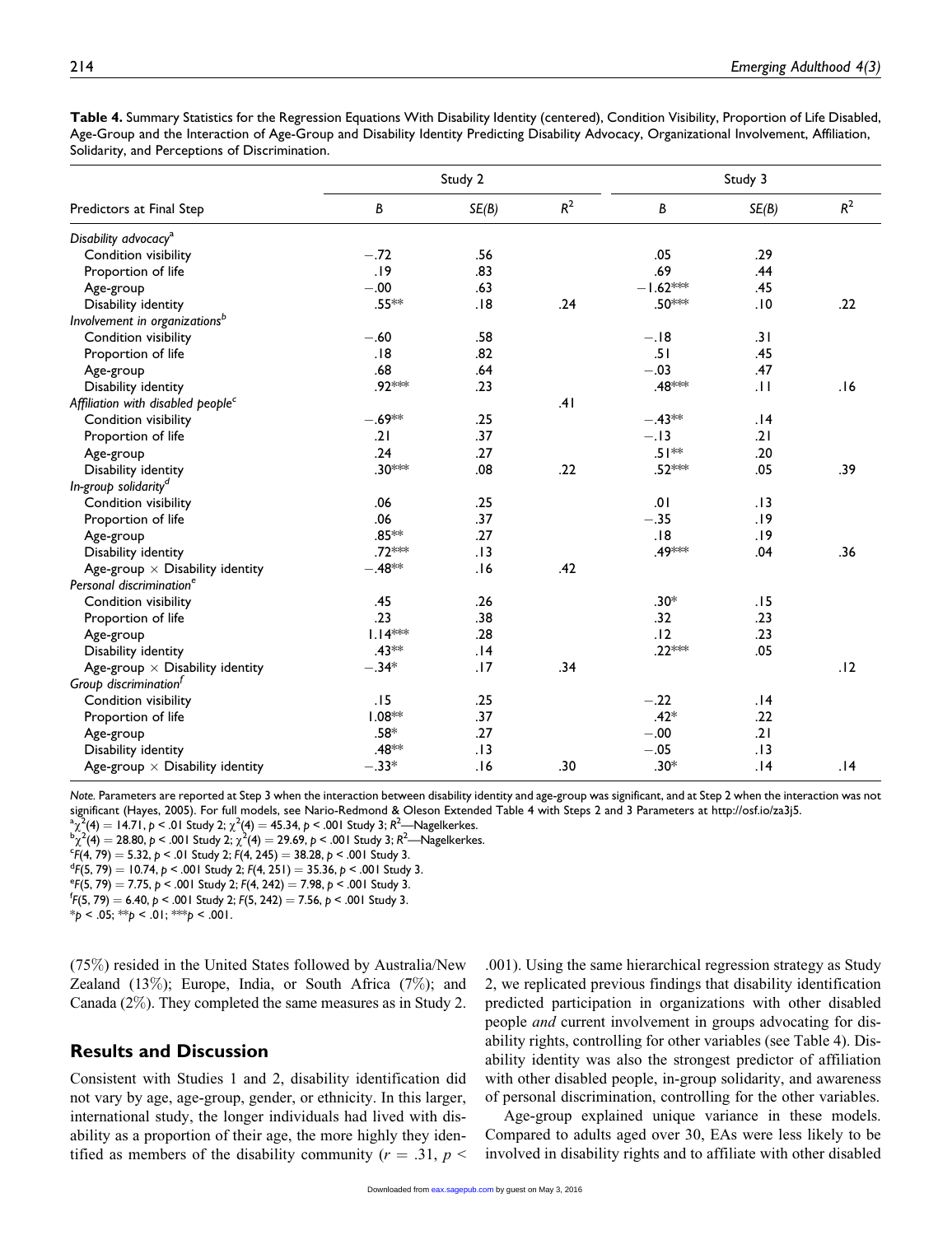people, controlling for other variables. In this international sample, age-group and disability identity interacted to predict group discrimination. Examining the regression slopes for each age-group separately, we found that disability identification predicted perceived group discrimination among adults aged over 30,  $B = .24$ ,  $SE(B) = .05$ ,  $p < .001$ , but not for EAs,  $B = -.02$ ,  $SE(B) = .13$ ,  $p > .80$ .

Finally, as in Study 2, those with more visible conditions were less willing to affiliate with other disabled people; those with more visible conditions perceived more discrimination leveled at them personally; and those living with disability for longer, perceived more discrimination against disabled people overall, independent of other predictors (see Table 4).

### General Discussion

Our goal was to extend predictions on the psychological benefits of group identification to examine certain political benefits. We found convergent evidence in support of SIT where identification with a stigmatized group predicted involvement in political organizations committed to improving the status of the group. Our first study focused on EAs with physical, sensory, mental, and chronic health conditions whereas Studies 2 and 3 extended findings to more diverse samples of adults with disabilities. Our findings consistently revealed that across college only, community, and international samples, individuals who self-identify as members of the disability community were more likely to participate in organizations promoting disability rights and in organizations with other disabled people more generally (Studies 2 and 3). Replicating other SIT research, in Studies 2 and 3, we found the more strongly participants identified as members of the disability community, the more they preferred to affiliate with other disabled people, the more in-group solidarity they expressed, and the more they recognized disability discrimination.

Although robust, these findings reflect some complexities relevant to age, emerging adulthood, and some unique to the disability experience. Despite participation constraints and delayed role transitions that characterize young adults with disabilities, we found that EAs with disabilities demonstrated more political conviction, were more other focused, and were twice as likely to be involved in disability-rights groups compared to same-age peers without disabilities, consistent with previous research (Schur, Shields, & Schriner, 2005). Furthermore, among those with disabilities, participation in disabilityrights advocacy was most likely among those who identified strongly as members of the disability community.

Contrary to predictions, we found no relationship between disability identification and the strength of political views more generally. Instead, the political convictions of young adults with disabilities varied with key MOA and were higher for those more focused on themselves, those claiming adulthood, and those living longer with disability. Thus, political conviction had less to do with attaining specific transitions like getting married or having children and more to do with psychological variables including self-focus, believing oneself to be an

adult, and negotiating disability across one's lifetime (see Chalk, 2016; Walker & Iverson, 2016). Furthermore, disability-rights advocacy was better predicted by identification with the disability community than by MOA.

Differences by age-group followed a consistent pattern as well. In the U.S. sample (Study 2), EAs with disabilities reported less in-group solidarity and perceived less disability discrimination against them personally and against the group than disabled adults aged over 30. Similarly, in the international sample (Study 3), EAs with disabilities were less likely to affiliate with other disabled people and were less likely to be involved in disability advocacy than adults. Furthermore, age differences moderated the effects of disability identification on feelings of solidarity and perceived discrimination. In Study 2, EAs who were least identified as members of the disability community were the least aware of any discrimination and felt less solidarity with fellow disabled people. A close examination of all three interactions between age-group and disability identity revealed that for those who were highly identified as members of the disability community, age did not differentiate perceptions. Age mattered more for those least disability identified, as EAs reported the lowest levels of ingroup solidarity and the least awareness of personal and group discrimination relative to adults aged over 30. By contrast, agegroup did not moderate the effects of disability identification among the international sample except in one instance. It is unclear why we did not find similar effects for age-group in this international sample. How emerging adulthood and age groupings are conceptualized most likely varies across countries (Arnett, 2004). We encourage researchers to examine age to see if these effects are replicated in other samples.

Finally, the relative permeability of the disabled/nondisabled group boundary for persons with less apparent conditions did not reduce involvement in disability-rights advocacy. In all three studies, disability identification strongly predicted engagement with disability rights. In Study 2, those with more visible impairments scored higher on disability identification. Moreover, in Study 3, those with more visible conditions were more sensitive to personal discrimination, and this may explain why they were less likely to affiliate with other disabled people in both studies. By contrast, with our international sample, those who had been living longer with disability scored higher on disability identification, consistent with previous research (Hahn & Belt, 2004). Furthermore, in both U.S. and international samples, those who had been living with disability for longer recognized more discrimination against the group, independent of other predictors.

The potential for a disability identity that cuts across specific impairments gives rise to questions not typically addressed in studies of race and gender identification. That is, it may be easier to attribute negative outcomes to prejudice for those with more visible impairments than for those with hidden conditions for whom attributional ambiguity is higher. However, ableism is not limited to those with visible impairments because those with less apparent and more fluid conditions are also marginalized and misunderstood (Olney & Brockelman, 2003). To the extent that disability identification is associated with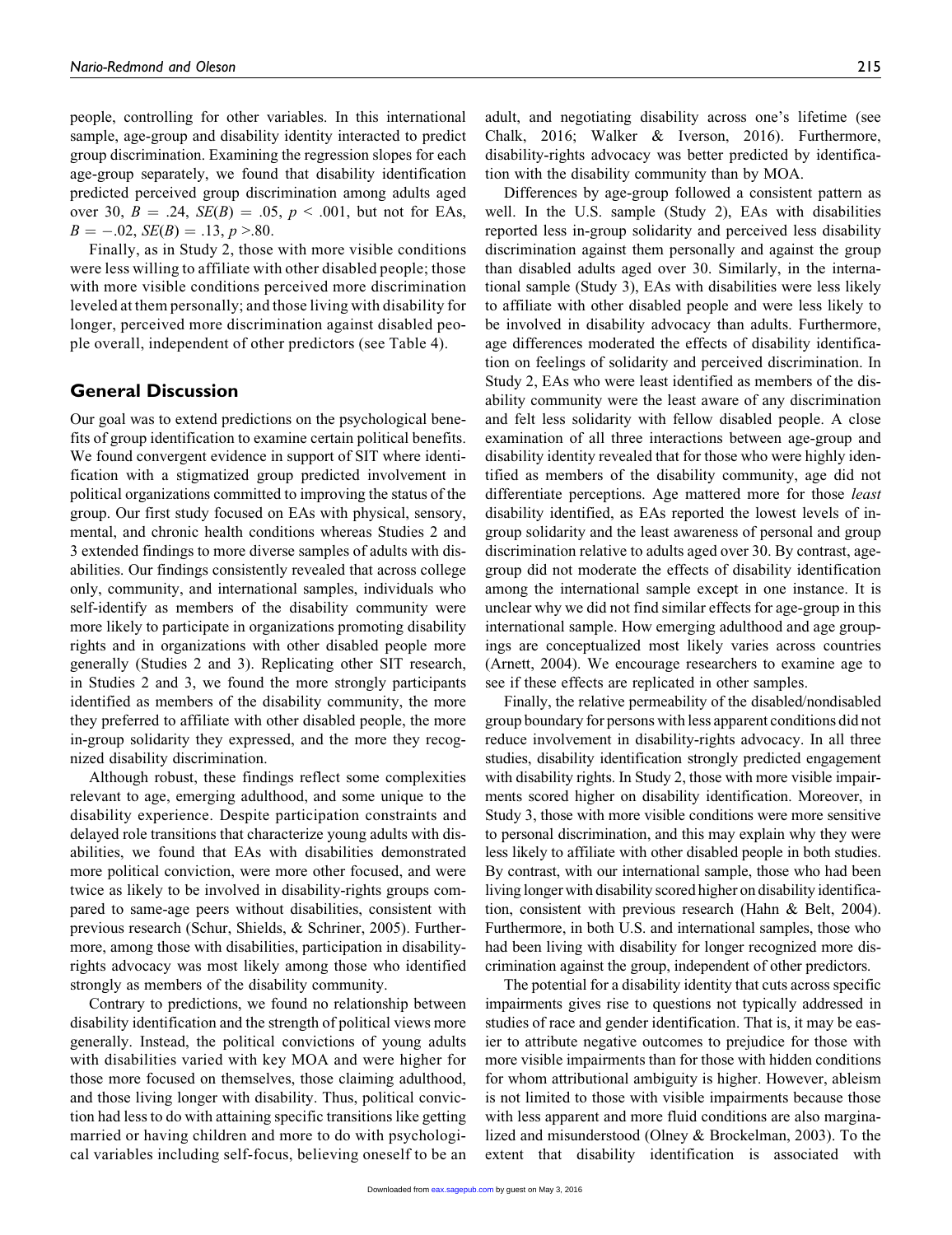heightened recognition of discrimination targeting one personally or the group overall, advocacy for social change should be more likely *regardless* of the visibility of one's condition. Conversely, those less identified as members of the disability community should be more likely to dismiss negative outcomes as due to their own impairments or personal failings, which does not bode well for collective action. In fact, this shifting of personal shame to system blame is consistent with the sociopolitical model of disability that relocates the problems of disability as embedded in social policies, institutional practices, and physical environments that restrict access and systematically discriminate against those who fail to conform to normal standards (Linton, 1998). If the goal of collective action is to improve the structural conditions of opportunity and access for the entire group, developing a strong social identity as members of a minority collective should facilitate the recognition of social injustice (Tajfel & Turner, 1986) as amendable through disability-rights advocacy (Shapiro, 1994). One direction for future research then focuses on interventions designed to instigate the development of social identification (see Ball & Nario-Redmond, 2014), including increased involvement in community organizations (Rosenstone & Hansen, 1993).

Consciousness raising and the creation of a distinct social identity merge the need for buffering the self from stigma with a political agenda aimed at improving the disadvantaged status of the group (Linton, 1998). Future research is needed to test the behavioral manifestations of disability identity, its development, and the reciprocal relationships involved in participating in group advocacy on subsequent identification. Research has yet to test assumptions related to whether disability identification is a necessary precondition to participating in collective action for social change (Barnartt et al., 2001). Ultimately, longitudinal designs are required to help disentangle these relationships as our studies preclude causal interpretation. Furthermore, our samples were not representative and sample sizes were too small to investigate intersections related to national origin and impairment type. Nevertheless, we provide convergent evidence that the predictive power of disability identification for disability-rights advocacy generalizes across impairment groups to samples varying in age and region of origin.

Although disabled people of all ages confront stigma that pathologizes their lives as tragic, stereotypes them as dependent and incompetent, and discriminates against them in community and educational settings, research has documented an increasingly affirmative construction of disability as a positive cultural identity (Kaplan & Liu, 2000), a minority group membership that encourages group solidarity and social change (Nario-Redmond, Noel, & Fern, 2013). The present investigation extends these benefits of group identification to the political arena with implications for how improved access and disability rights can be leveraged. Our work suggests that those most likely to cause trouble by challenging the status quo are those who have come to claim disability as a centrally defining aspect of the self. Previous work demonstrates that this view of self as part of a minority collective has protective benefitsprejudice does not undermine self-worth in the same way as

it does for those less identified with the group (Branscombe & Ellemers, 1998). This may seem ironic that those who are most sensitive to recognizing prejudice or to attributing negative outcomes to ableism are the same people who derive the most protection from internalized oppression due to stigma. The group protects the individual and individuals are more apt to work on behalf of the group when the group is claimed as part of self-definition. These implications may seem controversial, harkening back to identity politics which may be at odds with more inclusive, hybrid, and embodied approaches to disability identity. But many disability scholars (Little, 2010) have argued that there remains an ongoing need for disability activism requiring the deployment of collective identity to challenge hegemonic values assuming disabled people to be disengaged, in need of protection, and desirous of cure. One route less travelled may still be acceptance of disability as a positive and centrally important aspect of one's identity.

#### Declaration of Conflicting Interests

The authors declared no potential conflicts of interest with respect to the research, authorship, and/or publication of this article.

#### Funding

The authors disclosed receipt of the following financial support for the research, authorship, and/or publication of this article: Study 2 was based on research conducted by Emily Fern and advised by Michelle R. Nario-Redmond in fulfillment of the senior thesis requirement at Reed College. This research was supported by a grant from the Dean of Faculty at Reed College. A partial report of these data was presented at the June 2005 annual meeting of the Society for Disability Studies in San Francisco, CA. We are grateful to Emily Fern, Elissa Molloy, Maureen Steckler, and Tom Ball for help with data collection and organization.

#### Notes

- 1. Participants completed an additional item related to disability identification that was not included in the overall scale as it lowered the internal consistency.
- 2. Because both proportion of life with a disability and the visibility of disabling conditions have been found to explain unique variance in previous research examining disability identification, stigma management, and well-being, these key intrapersonal facets of disability were included here as covariates (Nario-Redmond et al., 2013).
- 3. These studies were part of data collection for, but were not presented in, Nario-Redmond, Noel, and Fern (2013), which examined disability identification, strategic coping, and well-being.
- 4. When we inserted values of the disability identity scale that were 1 standard deviation above and below the scale mean into the interaction regression equations, for those highly identified as disabled, differences between age-groups were minimal; however, for those who were not highly identified, EAs consistently had the lowest in-group solidarity, personal and group discrimination scores. We elaborate on the interpretation of patterns in the Discussion section.

#### **References**

Arnett, J. J. (1997). Young people's conceptions of the transition to adulthood. Youth & Society, 29, 3–23.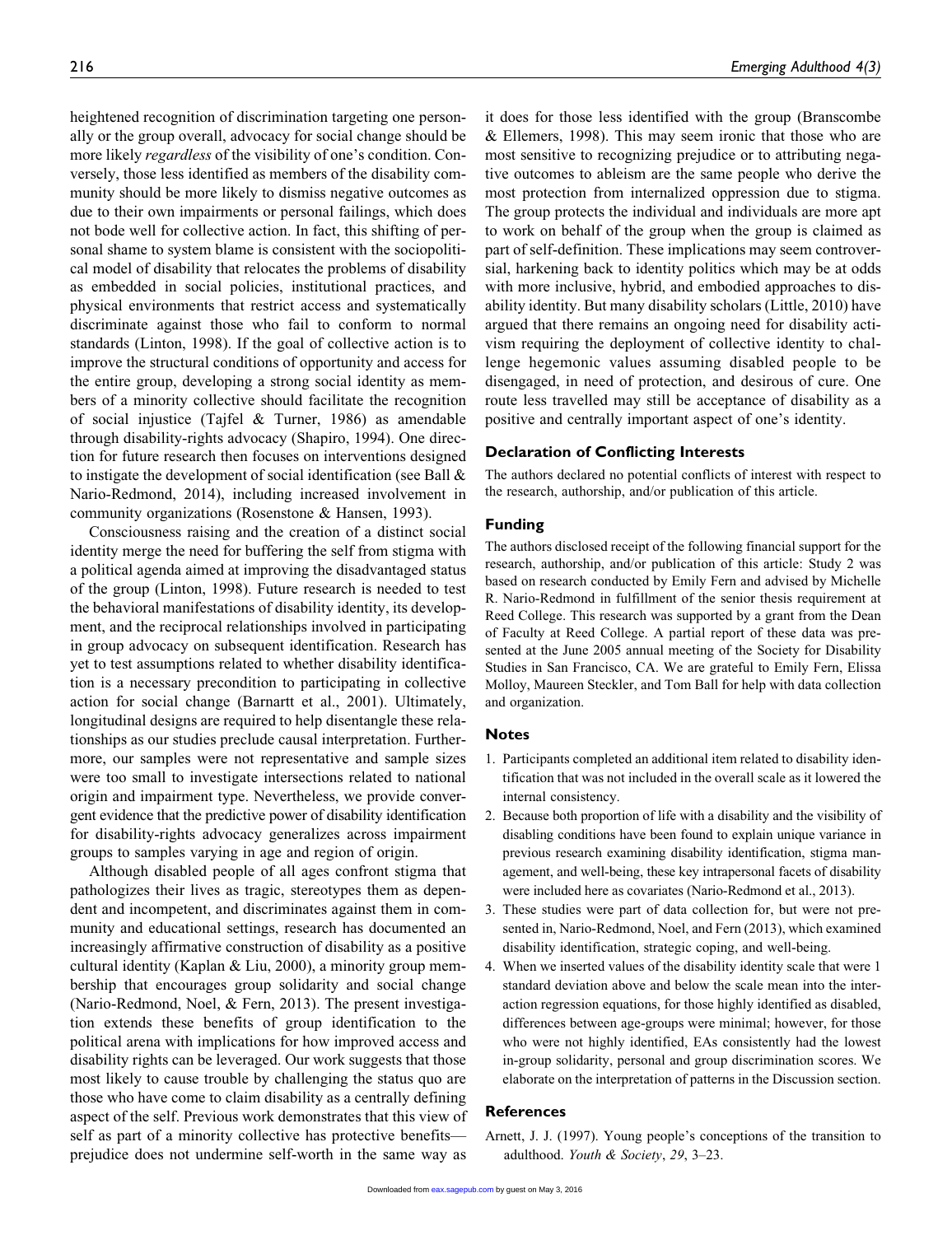- Arnett, J. J. (2004). Emerging adulthood: The winding road from the late teens through the twenties. New York, NY: Oxford University Press.
- Ball, T. C., & Nario-Redmond, M. R. (2014). Positive social identity interventions: Finding a conduit for well-being in members of stigmatized groups. In A. C. Parks & S. M. Schueller (Eds.), The Wiley-Blackwell handbook of positive psychological interventions (pp. 327–343). Hoboken, NJ: Wiley-Blackwell.
- Barnartt, S., Schriner, K., & Scotch, R. (2001). Advocacy and political action. In G. L. Albrecht, K. D. Seelman, & M. Bury (Eds.), Handbook of disability studies (pp. 430–449). Thousand Oaks, CA: Sage.
- Bat-Chava, Y. (1994). Group identification and self-esteem of deaf adults. Personality and Social Psychology Bulletin, 20, 494–502.
- Beresford, B. (2004). On the road to nowhere? Young disabled people and transition. Child Care Health and Development, 30, 581–587.
- Berger, I. E., & Alwitt, L. F. (1996). Attitude conviction: A selfreflective measure of attitude strength. Journal of Social Behavior and Personality, 11, 555–572.
- Bovjberg, B. D. (2010). Voters with disabilities: More polling places had no potential impediments than in 2000, but challenges remain. GAO-09-685. Washington, DC: U.S. Government Accountability Office.
- Branscombe, N. R., & Ellemers, N. (1998). Coping with group-based discrimination: Individualistic versus group-level strategies. In J. K. Swim & C. Stangor (Eds.), Prejudice: The target's perspective (pp. 243–266). New York, NY: Academic Press.
- Brault, M. W. (2012). Americans with disabilities: 2010. Washington, DC: US Department of Commerce, Economics and Statistics Administration, US Census Bureau.
- Chalk, H. M. (2016). Disability self-categorization in emerging adults: Relationship with self-esteem, perceived esteem, mindfulness and markers of adulthood. Emerging Adulthood, 4, 200–206.
- Charmaz, K. (1995). The body, identity, and self: Adapting to impairment. The Sociological Quarterly, 36, 657–680.
- Corrigan, P. W., & Watson, A. C. (2002). The paradox of self-stigma and mental illness. Clinical Psychology: Science and Practice, 9, 35–53.
- Diaz, W. A. (1996). Latino participation in America: Association and political roles. Hispanic Journal of Behavioral Sciences, 18, 154–174.
- Fernández, S., Branscombe, N. R., Gómez, Á., & Morales, J. F. (2012). Influence of the social context on use of surgical-lengthening and group-empowering coping strategies among people with dwarfism. Rehabilitation Psychology, 57, 224–235.
- Fosse, N., Grahe, J. E., & Reifman, A. (2015). Markers of adulthood subscales. Emerging Adulthood Measured at Multiple Institutions (EAMMI). Retrieved from Open Science Framework, [http://osf.io/](http://osf.io/yjdaf) [yjdaf](http://osf.io/yjdaf)
- Fosse, N., & Toyokawa, T. (2016). Inter institutional variation in emerging adulthood among undergraduate students: The role of school selectivity. Emerging Adulthood, 4, 142-152.
- Galambos, N. L., Darrah, J., & Magill-Evans, J. (2007). Subjective age in the transition to adulthood for persons with and without motor disabilities. Journal of Youth and Adolescence, 36, 825–834.
- Garstka, T. A., Schmitt, M. T., Branscombe, N. R., & Hummert, M. L. (2004). How young and older adults differ in their responses to perceived age discrimination. Psychology and Aging, 19, 326–335.
- Grahe, J. E., Reifman, A., Walker, M., & Oleson, K. C. (2015). EAMMI\_ConstructDescriptions. Emerging Adulthood Measured at Multiple Institutions (EAMMI). Retrieved from Open Science Framework,<http://osf.io/yjdaf>
- Hahn, H. D., & Belt, T. L. (2004). Disability identity and attitudes toward cure in a sample of disabled activists. Journal of Health and Social Behavior, 45, 453–464.
- Hayes, A. F. (2005). Statistical methods for communication science. London, UK: Lawrence Erlbaum Associates.
- Kaplan, H. B., & Liu, X. (2000). Social movements as collective coping with spoiled personal identities: Intimations from a panel study of changes in the life course between adolescence and adulthood. In S. Stryker, T. J. Owens, & R. W. White (Eds.), Self, identity, and social movements (pp. 215–238). Minneapolis: University of Minnesota Press.
- Li, L., & Moore, D. (1998). Acceptance of disability and its correlates. Journal of Social Psychology, 138, 13–25.
- Lindly, O., Nario-Redmond, M. R., & Noel, J. G. (2014). Creatively re-defining fat: Identification predicts strategic responses to stigma, ingroup attitudes, and well-being. Fat Studies: An Interdisciplinary Journal of Body Weight and Society, 3, 179–195.
- Lindstrom, L., Kahn, L. G., & Lindsey, H. (2013). Navigating the early career years: Barriers and strategies for young adults with disabilities. Journal of Vocational Rehabilitation, 39, 1–12. doi: 10.3233/JVR-130637
- Linton, S. (1998). Claiming disability: Knowledge and identity. New York, NY: New York University Press.
- Little, D. (2010). Identity, efficacy, and disability-rights movement recruitment. Disability Studies Quarterly, 30. Retrieved from <http://www.dsq-sds.org/article/view/1013/1226>
- Luhtanen, R. K. (2003). Identity, stigma management and well-being: A comparison of lesbians/bisexual women and gay//bisexual men. Journal of Lesbian Studies, 7, 85–100.
- Major, B., & O'Brien, L. T. (2005). The social psychology of stigma. Annual Review of Psychology, 56, 393–421.
- Major, B., Quinton, W. J., & McCoy, S. K. (2002). Antecedents and consequences of attributions to discrimination: Theoretical and empirical advances. In M. P. Zanna (Ed.), Advances in experimental social psychology (Vol. 34, pp. 251–339). San Diego, CA: Academic.
- Mossakowski, K. N. (2003). Coping with perceived discrimination: Does ethnic identity protect mental health? Journal of Health & Social Behavior, 44, 318–331.
- Myers, J. (2012). Hooked up. A new generation's surprising take on sex, politics and saving the world. Stanford, CT: York House Press.
- Nario-Redmond, M. R. (2010). Cultural stereotypes of disabled and nondisabled men and women: Consensus for global category representations and diagnostic domains. British Journal of Social Psychology, 49, 471–488.
- Nario-Redmond, M. R., Noel, J. G., & Fern, E. (2013). Redefining disability, reimagining the self: Disability identification predicts selfesteem and strategic responses to stigma. Self and Identity, 12, 468–488. doi:10.1080/15298868.2012.681118